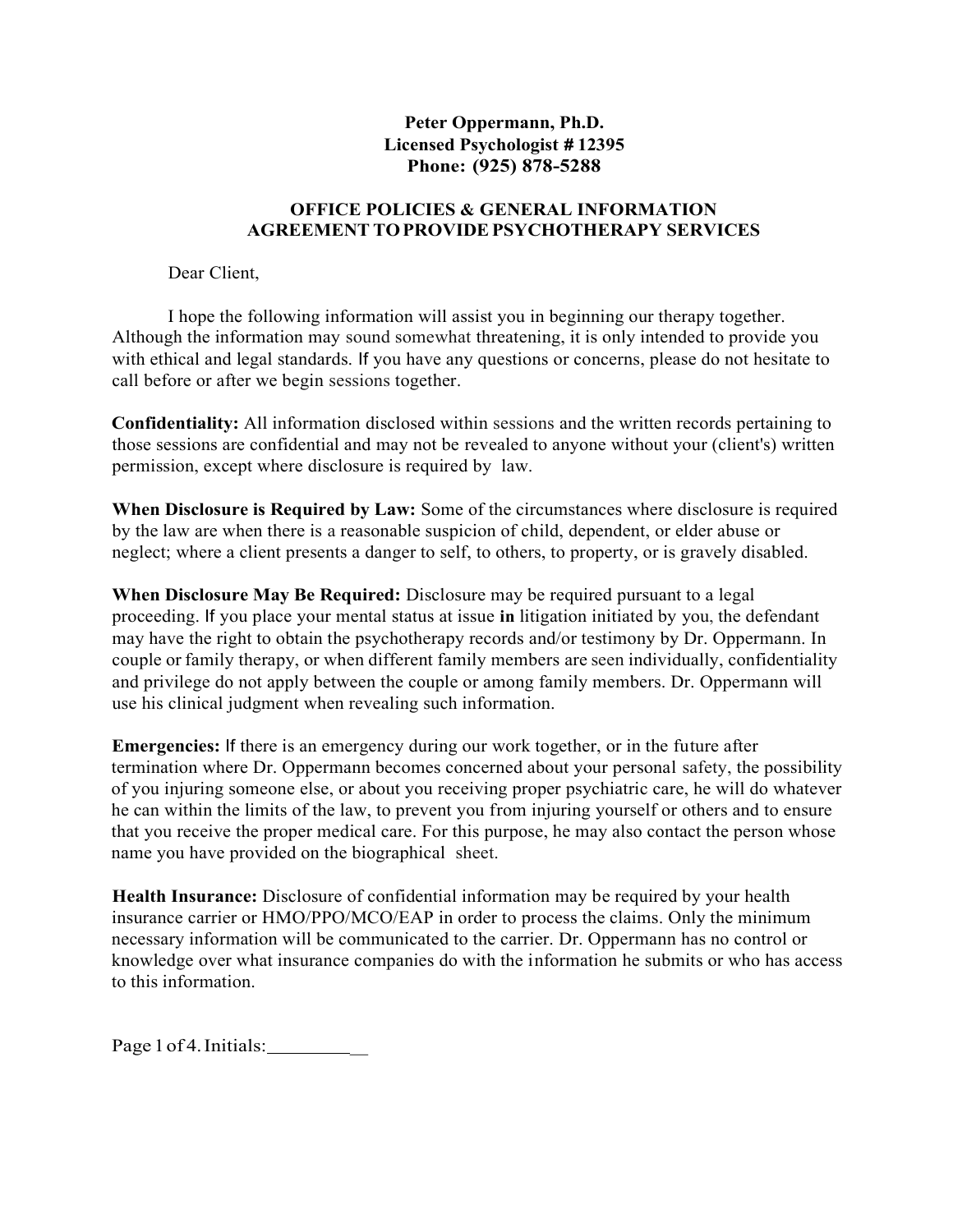**Litigation Limitation:** Due to the nature of the therapeutic process and the fact that it often involves making a full disclosure with regard to many matters which may be of a confidential nature, it is agreed that should there be legal proceeding (such as, but not limited to, divorce and custody disputes, injuries, lawsuits, etc... ), neither you (client's) nor your attorney's, nor anyone else acting on your behalf will require Dr. Oppermann to testify in court or at any other proceeding, nor will a disclosure of the psychotherapy records be requested.

**Consultation:** Dr. Oppermann consults regularly with other professionals regarding his clients; however, client's name or other identifying information is never mentioned. The client's identity remains completely anonymous, and confidentiality is fully maintained.

Your Right to Review Records: As a client, you have the right to review or receive a summary of your records at any time, except in limited legal or emergency circumstances or when Dr. Oppermann assesses that releasing such information might be harmful in anyway. In such a case Dr. Oppermann will provide the records to an appropriate and legitimate mental health professional of your choice.

**Cancellation:** Since scheduling an appointment involves the reservation of time specifically for you, a minimum of 24 hours (1 day) notice is appreciated for rescheduling or canceling an appointment. Unless a different agreement has been made, a \$75 fee will be charged for sessions missed without such notification. If you leave a message to cancel, please confirm your next appointment (day, date, and time) so there are no misunderstandings. Confirming your next visit is important and appreciated as it prevents unnecessary additional phone calls. Unfortunately, most insurance companies do not reimburse for missed sessions.

**Telephone and Emergency Procedures:** If you need to contact Dr. Oppermann between sessions, please leave a message on the voice mail service (925) 878-5288 and your call will be returned as soon as possible. Please call from 9:00a.m. to 8:00p.m. for non-emergency calls. Call between 8:00p.m. and 9:00a.m. only if it is urgent. Dr. Oppermann checks his messages several times a day during the week. Please leave your name, the date, and your telephone number where Dr. Oppermann can reach you, even if you think Dr. Oppermann already has it. In case of an emergency, please indicate it clearly in your message and Dr. Oppermann will call you back as soon as he is able to. If you need to talk to someone right away, please call the 24 hour crisis line (800) 222-8220, the Police (911), or the 24 hour Psychiatric Emergency.

**Payment and Insurance Reimbursement:** Clients are expected to pay the agreed upon fee, which may be the full fee, a sliding scale fee, or in insurance cases, a co-payment. The standard fee is \$200 per 60-minute session, which should be paid at the end of each session, unless other arrangements have been made.

Telephone conversations, site visits, report writing and reading, consultation with other professionals, release of information, reading records, longer sessions, travel time, etc... , may be charged at the same rate, unless agreed otherwise. Please notify Dr. Oppermann if any problem arises during the course of therapy regarding your ability to make timely payments.

Please remember Professional services are rendered and charged to the clients and not to the insurance company. Dr. Oppermann's Billing Service will submit your bill to your insurance

Page 2 of 4. Initials \_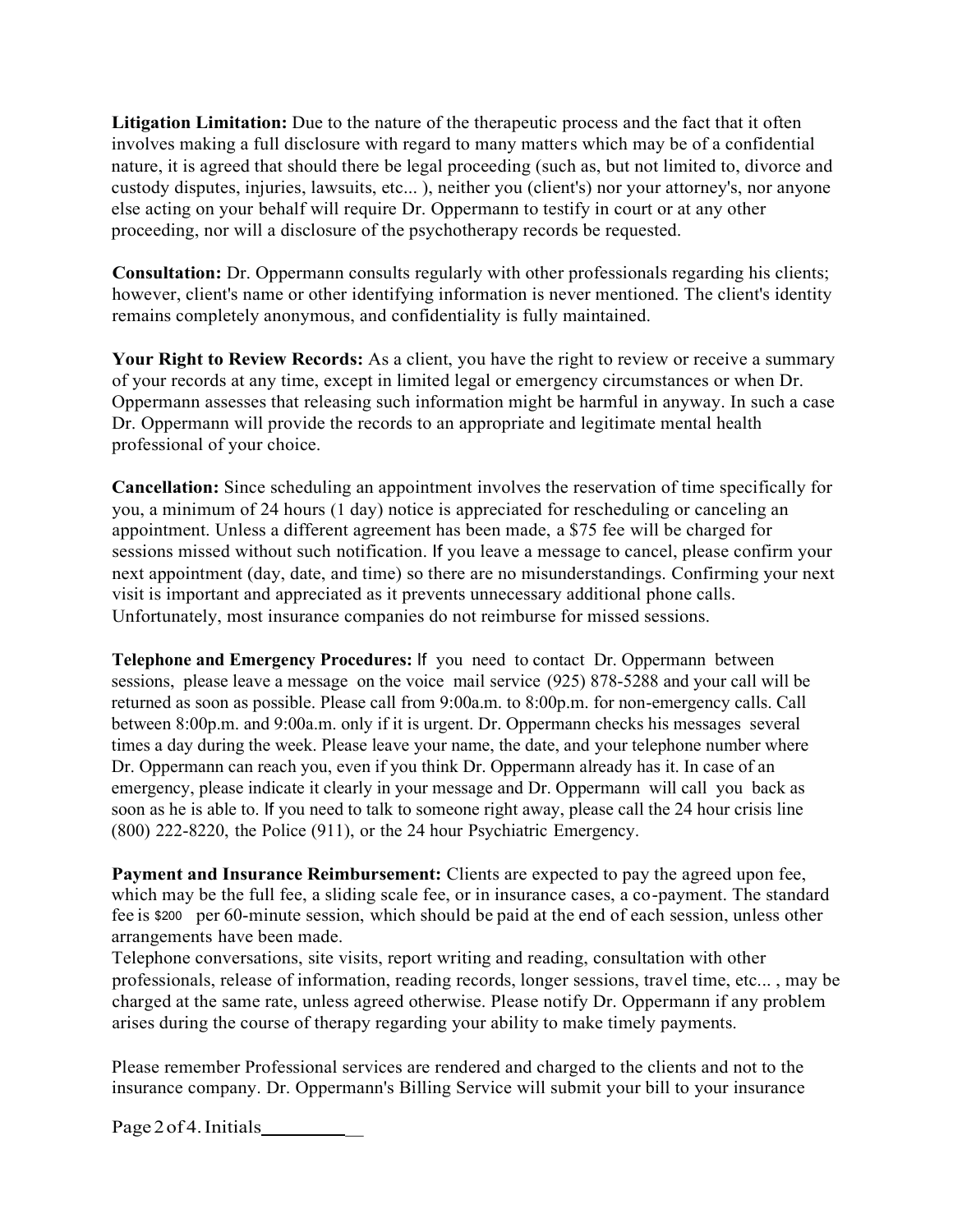company at least twice a month. Not all issues/conditions/problems which are the focus of psychotherapy are reimbursed by insurance companies. It is your responsibility to verify the specifics of your coverage. Should insurance not cover visits, full payment is due for completed visits. Payment for visits is ultimately the responsibility of the client.

**Mediation and Arbitration:** All disputes arising out of or in relation to this agreement to provide psychotherapy services shall first be referred to mediation, before, and as a pre-condition of, the initiation of arbitration. The mediator shall be a neutral third part chosen by agreement of Dr. Oppermann and client(s). The cost of such mediation, if any, shall be split equally, unless otherwise agreed. In the event that mediation is unsuccessful, any unresolved controversy related to this agreement shall be submitted to and settled by binding arbitration in Contra Costa or Alameda County, California in accordance with the rules of the American Arbitration Association, which is in effect at the time the demand for arbitration is filed. Notwithstanding the foregoing, in the even that your account is overdue (unpaid) and there is no agreement on a payment plan, Dr. Oppermann may use legal means to obtain payment. The prevailing party in arbitration or collection proceeding shall be entitled to recover a reasonable sum as and for attorneys' fees. In the case of arbitration, that sum will be determined by the arbitrator.

**The Process of Therapy/Evaluation:** Participation in therapy can result in a number of benefits to you, including improving interpersonal relationships and resolution of the specific concerns that led you to seek therapy. Working toward these benefits, however, requires effort on your part. Psychotherapy requires your very active involvement, honesty, and openness in order to change your thoughts, feelings and/or behavior. Dr. Oppermann will ask for your feedback and views on your therapy, its progress and other aspects of the therapy and will expect you to respond openly and honestly. During evaluation or therapy, remembering or talking about unpleasant events, feelings, or thoughts can result in your experiencing anxiety, depression, insomnia, etc... This distress is typically temporary.

Dr. Oppermann may also challenge some of your assumptions or perceptions or propose different ways of looking at, thinking about, or handling situations which can cause you to feel very upset , angry, depressed, challenged, or disappointed. Attempting to resolve issues that brought you to therapy in the first place, such as personal or interpersonal relationships, may result in change that were not originally intended. Psychotherapy may result in decisions about changing behaviors, employment, substance abuse, schooling, housing, or relationships. Sometimes a decision that is positive for one family member is viewed quite negatively by another family member. Change will sometimes be easy and swift, but more often it will be slow and even frustrating.

There is no guarantee that psychotherapy will yield positive or intended results. During the course of therapy, Dr. Oppermann is likely to draw on various psychological approaches according, in part, to the problem that is being treated and his assessment of what will best benefit you. These approaches include cognitive-behavioral, expressive, psychodynamic, existential, system/family, developmental or psychoeducational techniques.